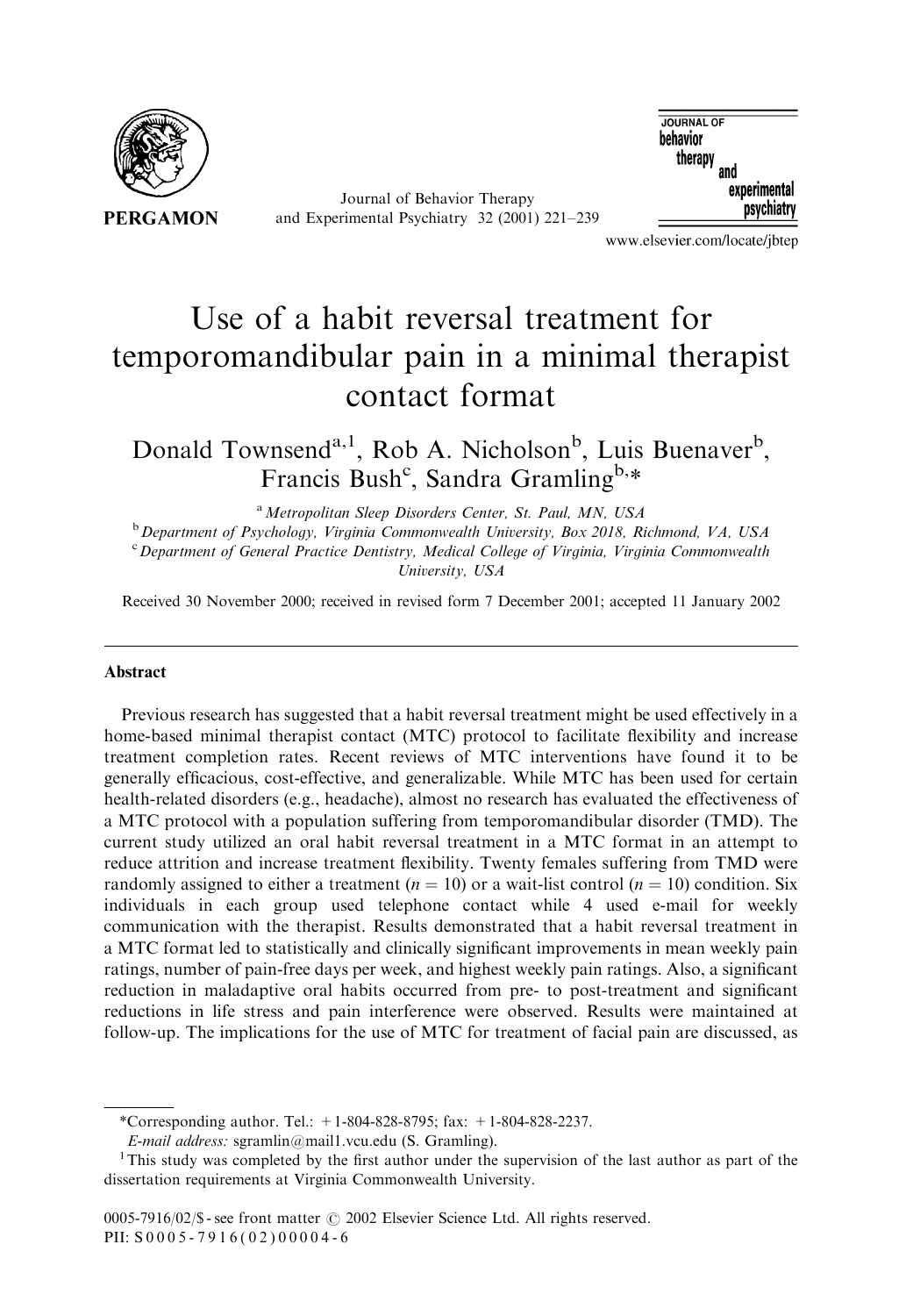are the implications of these findings for the role of oral habits in the etiology of TMD.  $\odot$  2002 Elsevier Science Ltd. All rights reserved.

Keywords: Habit reversal; Minimal contact therapy; Facial pain; TMJ

## 1. Introduction

Current views hold that temporomandibular disorders (TMD) are a collection of clinical symptoms associated with the muscles of mastication and related head and neck musculature and/or the temporomandibular joint (e.g., Bush & Dolwick, 1995). Population estimates of TMD-related persistent pain each year are 12%, with 25% of these individuals seeking treatment (von Korff, Dworkin, & LeResche, 1990) mostly as a result of pain-related sequelae (Dworkin et al., 1990). The impact of TMD-related pain ranges from mild discomfort to debilitating pain, such that routine oral activities (e.g., eating, speaking) can be painful, and the patients' ability to participate in and enjoy activities involving family, friends, and employment can be limited. Most dental treatments report a high success rate; however, the effects often deteriorates over time, resulting in an increased number of doctor's visits (Dworkin, 1994).

Recent research has consistently emphasized behavioral and psychosocial factors as part of a multi-factorial etiology for TMD (Dworkin, 1994, 1999; Haber, Moss, Kuczmierczyk, & Garrett, 1983; Laskin, 1969; Parker, 1990; Turk, 1996; Turk & Flor, 1999). The prevailing etiological model of TMD proposes that psychological factors (e.g., stress, anxiety, anger, depression) trigger oral habits (e.g., teeth clenching and grinding, jaw thrusting) resulting in muscle hyperactivity and subsequent facial pain (Laskin, 1969, 1995; Haber, Moss, Kuczmierczyk, & Garrett, 1983). Chronic engagement in oral habits presumably results in gradual increases in muscular tension in the masticatory musculature and serves as a behavioral bridge between stress and pain (Sturgis & Gramling, 1998).

Numerous studies have explicitly linked oral behaviors (e.g., bruxing, lip biting, nail biting, cupping the jaw in the hand) with TMD symptomatology and/or pain (Glaros, Baharloo, & Glass, 1998; Glaros & Glass, 1993; Glaros & Rao, 1977; Glaros, Tabacchi, & Glass, 1998; Haber et al., 1983; Laskin, 1969; Moss, Garrett, & Chiodo, 1982; Parker, 1990). Similarly, TMD-like pain has been induced via experimental teeth grinding in previously asymptomatic individuals (Christensen, 1979, 1981; Koyano, Kim, & Clark, 1995). Finally, individuals with TMD engage in more oral habits than those without TMD based upon self-report of trait and state oral habits, behavioral observation, and psychophysiological assessment (Gramling, Grayson, Sullivan, & Schwartz, 1997; Nicholson, Townsend, & Gramling, 2000).

The most common dental intervention for TMD-related problems is the use of an intraoral appliance (McNeil, Mohl, Rugh, & Tanaka, 1990; Bush & Dolwick, 1995), which have been reported to have high success rates (Clark, 1984; Sheikoleslam, Holmgren, & Riise, 1986). However, a number of difficulties arise with their use,